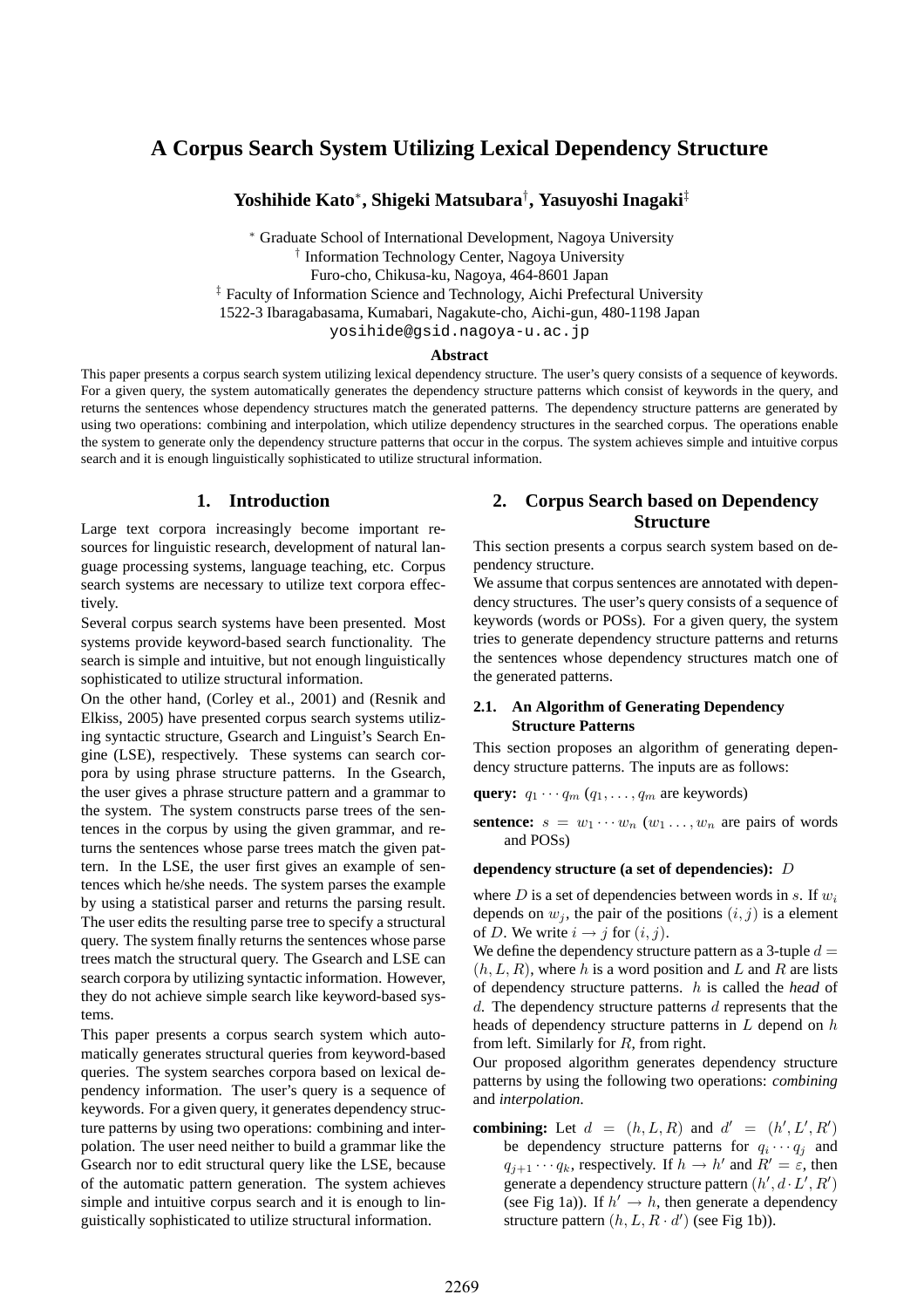



Figure 2: Interpolation

**interpolation:** Let *d* be a dependency structure pattern for  $q_i \cdots q_j$  whose head is *h*. For *h*<sup> $\prime$ </sup> such that  $h \rightarrow h'$ , if  $h < h'$ , then generate a dependency structure pattern  $(h^{\prime*}, d, \varepsilon)$  (see Fig. 2a)). If  $h > h'$ , then generate a dependency structure pattern  $(h'^*, \varepsilon, d)$  (see Fig. 2b)). A symbol  $*$  means that  $h'$  is introduced by interpolation.

By applying the combining operation to the given query, all dependency structure patterns that directly connect keywords in the query can be generated. The generated patterns are guaranteed to match the dependency structure *D*, so the system returns the sentences for which some patterns are generated.

In some cases, the user may not intend that some keywords in the query directly depend on the other keywords. To process such queries robustly, we introduce the interpolation operation. This operation can generate the dependency structure patterns which include words not occurring in the query.

To avoid useless application of the operation, we introduce a cost defined as the number of occurrence of \* in the dependency structure pattern. The algorithm does not generate the dependency structure patterns whose costs are greater than a threshold.

Figure 3 illustrates the algorithm of generating dependency structure patterns.  $\theta$  is the threshold of cost.  $D[i, j, c]$  is used for recording the dependency structure patterns with cost *c* for  $q_{i+1} \cdots q_j$ .  $rm(d)$  and  $lm(d')$  are the rightmost word position in  $d$  and the leftmost word position in  $d'$ , respectively. These positions are used for checking the order of keywords in dependency structures patterns generated.

**input:** query *q*<sup>1</sup> *· · · qm*, sentence *w*<sup>1</sup> *· · · wn*, dependency structure *D* **initialization: for** *i* = 1 **to** *m* **for each** *j* s.t. *w<sup>j</sup>* = *q<sup>i</sup>* **do** push (*j, ε, ε*) to *D*[*i −* 1*, i,* 0]; **for** *cost* = 0 **to** *θ* **combining: for** *k* = 2 **to** *m* **for** *j* = *k −* 1 **down to** 1 **for** *i* = *j −* 1 **down to** 0 **for** *c* = 0 **to** *cost* **for each** *d* = (*h, L, R*) *∈ D*[*i, j, c*], *d <sup>0</sup>* = (*h 0 , L<sup>0</sup> , R<sup>0</sup>* ) *∈ D*[*j, k, cost − c*] s.t. *rm*(*d*) *< lm*(*d 0* ) **do if** *h → h <sup>0</sup> ∈ D ∧ R <sup>0</sup>* = *ε* **then** push (*h 0 , dL<sup>0</sup> , R<sup>0</sup>* ) to *D*[*i, k, cost*]; **if** *h <sup>0</sup> → h* **then** push (*h, L, Rd<sup>0</sup>* ) to *D*[*i, k, cost*]; **interpolation: for** *j* = 1 **to** *m* **for** *i* = *j −* 1 **down to** 0 **if** *i 6*= 0 *∨ j 6*= *q* **then for each** *d* = (*h, L, R*) *∈ D*[*i, j, cost*] **for** *h 0* s.t. *h → h <sup>0</sup> ∈ D* **if** *h < h<sup>0</sup>* **then** push (*h 0∗, d, ε*) to *D*[*i, j, cost* + 1]; **else** push (*h 0∗, ε, d*) to *D*[*i, j, cost* + 1];

**return**  $D[0, m, 0]$  ∪ · · · ∪  $D[0, m, cost]$ ;

Figure 3: An algorithm of generating dependency structure patterns



Figure 4: Dependencies for "It is important for us to have such technology"

#### **2.1.1. An example of combining operation**

Let us consider an example of generating dependency structure patterns for the following query:

$$
it is for to \t(1)
$$

and the following sentence:

It is important for us to have such technology*.* (2)

Assume that the dependencies are as illustrated in Figure 4.

The first keyword "it" matches the first word in sentence (2), so the following dependency structure pattern is generated:

$$
(1, \varepsilon, \varepsilon) \tag{3}
$$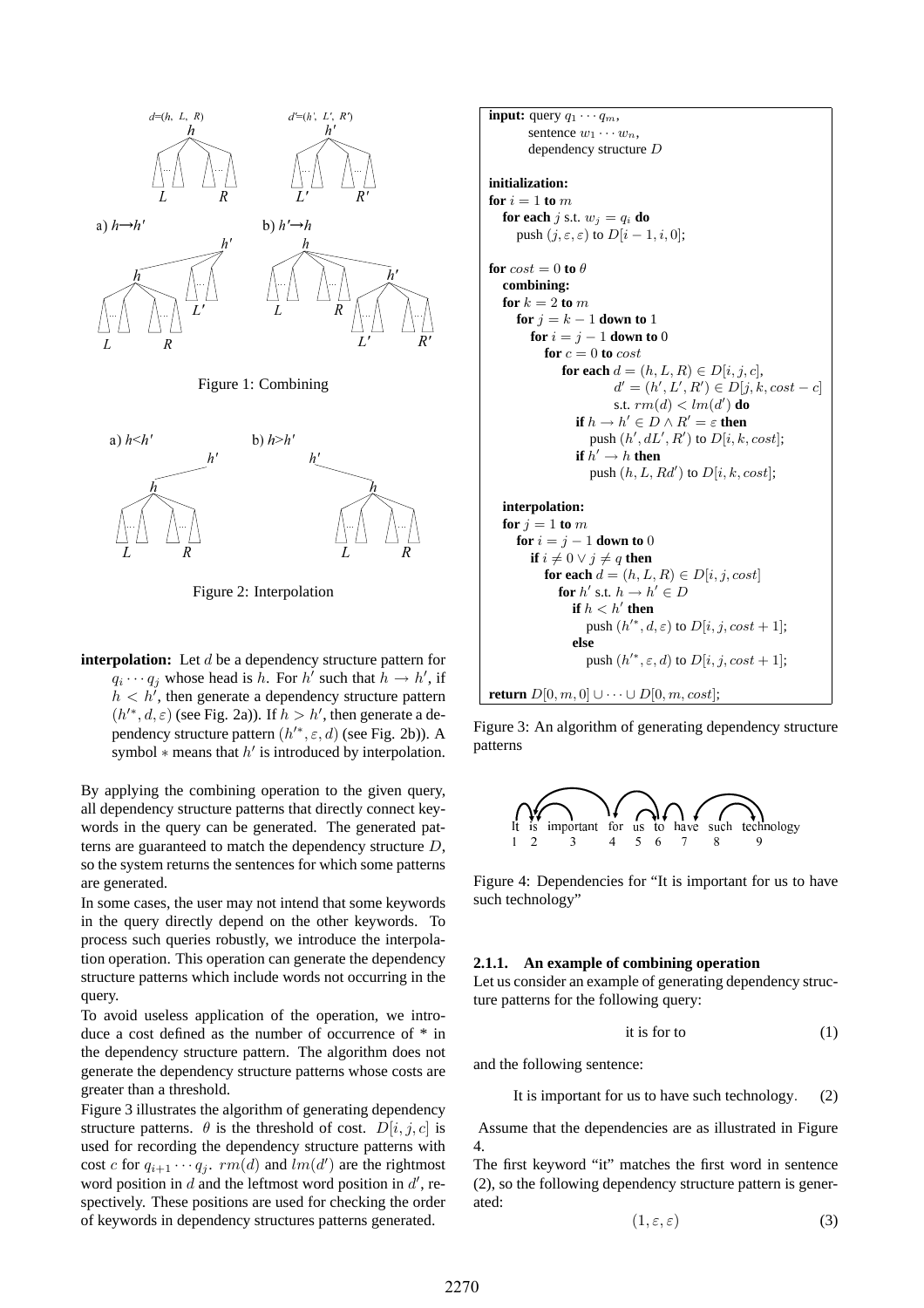

Figure 5: Dependencies for "Opera combines music and drama"

Similarly, the following dependency structure patterns are generated for keywords "is", "for" and "to", respectively:

$$
(2,\varepsilon,\varepsilon) \tag{4}
$$

$$
(4,\varepsilon,\varepsilon) \tag{5}
$$

$$
(6,\varepsilon,\varepsilon) \tag{6}
$$

For the heads of dependency structure patterns (3) and (4), the dependency  $1 \rightarrow 2$  holds. Therefore, the following dependency structure pattern is generated:

$$
(2, (1, \varepsilon, \varepsilon), \varepsilon) \tag{7}
$$

Similarly, the following dependency structure pattern is generated for "for to":

$$
(4, \varepsilon, (6, \varepsilon, \varepsilon)) \tag{8}
$$

Furthermore, since  $4 \rightarrow 2$ , dependency structure patterns (7) and (8) are combined and the following dependency structure pattern is generated:

$$
(2, (1, \varepsilon, \varepsilon), (4, \varepsilon, (6, \varepsilon, \varepsilon))) \tag{9}
$$

This means that "it is for to" occur in sentence (2) in the form of dependency structure pattern (9).

On the other hand, for sentences in which some keywords do not depend directly on the others (for instance, "It is clear whether support for the proposal will be broad enough to a serious challenge"), the algorithm generates no dependency structure pattern.

#### **2.1.2. An example of interpolation operation**

Let us consider another example of dependency structure pattern generation. The query and the sentence are as follows:

$$
combines and \t(10)
$$

Opera combines music and drama (11)

The dependencies are as illustrated in Figure 5.

For "combines" and "and", the following dependency structure patterns are generated:

$$
(2, \varepsilon, \varepsilon) \tag{12}
$$

$$
(4, \varepsilon, \varepsilon) \tag{13}
$$

Since neither  $2 \rightarrow 4$  nor  $4 \rightarrow 2$ , no dependency structure pattern is generated by the combining operation.

By applying the interpolation operation to dependency structure pattern (13), the following pattern is generated:

$$
(3^*, \varepsilon, (4, \varepsilon, \varepsilon)) \tag{14}
$$

Table 1: Precision and recall for a query "it is for to."

| threshold $\theta$          | precision          | recall         |
|-----------------------------|--------------------|----------------|
|                             | 100.0% (17/17)     | 81.0% (17/21)  |
|                             | 90.5% (19/21)      | 90.5% (19/21)  |
| $\mathcal{D}_{\mathcal{A}}$ | 70.0% (21/30)      | 100.0% (21/21) |
| 3                           | $60.0\%$ $(21/35)$ | 100.0% (21/21) |
| baseline                    | 27.3% (21/77)      | 100.0% (21/21) |

Since  $3 \rightarrow 2$ , the algorithm combines (12) and (14) to generate the dependency structure pattern:

$$
(2, \varepsilon, (3^*, \varepsilon, (4, \varepsilon, \varepsilon))) \tag{15}
$$

This example demonstrates that the interpolation operation allows the generation of the dependency structure pattern in which some keywords indirectly depend on the other keyword.

#### **3. Implementation and Evaluation**

The system is implemented in CMUCL $<sup>1</sup>$ . The system pro-</sup> vides a simple KWIC display of the result. The returned sentences are classified according to the dependency structure patterns matched. Figure 6 shows a screen shot of the system.

To evaluate the performance of our proposed system, we performed an experiment. We searched Penn Treebank (Marcus et al., 1993), which is annotated with phrase structures. The phrase structures in the corpus are converted to dependency structures by using the method in the literature (Collins, 1999).

We built several queries and assigned relevant sentences to each query manually. We measured the precision and recall of the search system for the cost threshold of 0 to 3. The precision and recall are defined as follows:

$$
Precision = \frac{\text{the number of relevant sentences returned}}{\text{the number of sentences returned}}
$$
\n
$$
Recall = \frac{\text{the number of relevant sentences returned}}{\text{the number of relevant sentences}}
$$

Moreover, we measured the precision of the search which returns the sentences including all keywords in the query in the order. The recall of the search is always 100%. We call it the search baseline.

#### **3.1. The result for a query "it is for to"**

Let us consider the result for a query "it is for to." The precision and recall are shown in Table 1. When  $\theta = 0$ , the system achieves high precision and recall, and all the dependency structure patterns that the system generated are the same as the example of Section 2.1.1. The relevant sentences for which the system does not generate the dependency structure pattern with cost 0 have the dependency structures where "for" depends not on "is" but on a complement. However, these relevant sentences were able to be found by using the interpolation operation.

#### **3.2. The result for a query "combine and"**

Let us consider the result of a query "combine and." The precision and recall are shown in Table 2. No relevant sen-

 $1$ http://www.cons.org/cmucl/